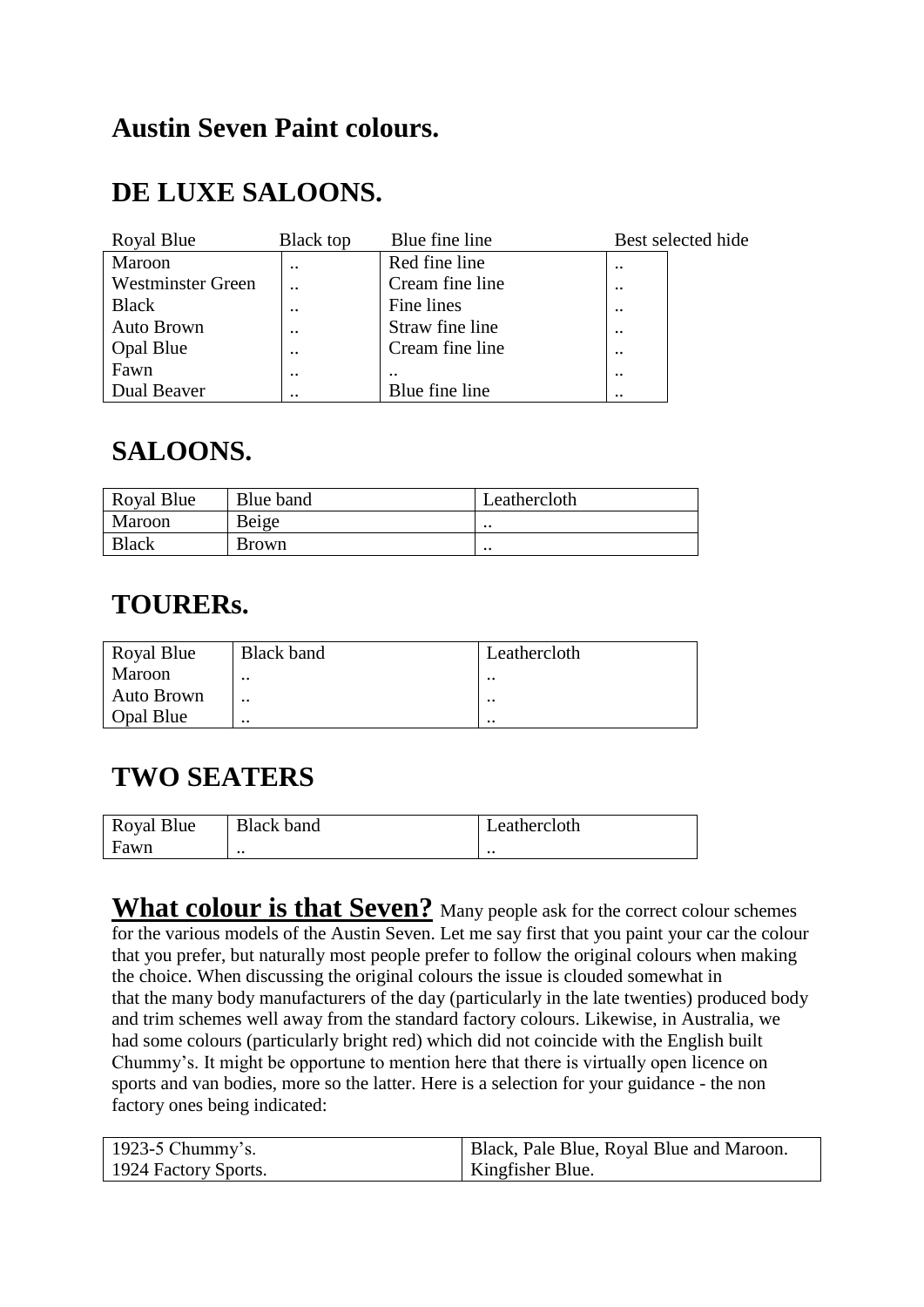| 1924-7 Brookland's Sports                   | Polished Aluminium. |
|---------------------------------------------|---------------------|
| (Gordon England).                           |                     |
| 1926-7 Gordon England Cup                   |                     |
| Sports, Fabric.                             |                     |
| April 1926 Gordon England                   |                     |
| Fabric Saloon.                              |                     |
| Oct 1926 Factory Saloon (metal)             |                     |
| 1926-30 Chummy's.                           |                     |
| Sept 1927 (1928 models) Gordon              |                     |
| England Fab Saloon & Cup Sports.            |                     |
| Scarlet, Royal Blue, Mottled Silver and     |                     |
| Black, Orange                               |                     |
| and Green, Nickel Radiator.                 |                     |
| Grey, Red or Dark Blue, all under Black.    |                     |
| Primrose and Black.                         |                     |
| Black, Pale Blue, Oxford Blue, Red, Maroon, |                     |
| Dove Grey and Dark Green.                   |                     |
| Orange, Dark blue, Maroon, Brown, Green,    |                     |
| with dark                                   |                     |
| brown hide.                                 |                     |

1930-31 Ulster Sports. Cream body, Green wings, Black upholstery hood and wheels OR Black body, hood and wheels, Red wings and upholstery OR Red body, Black upholstery, wings and hood.

| 1933-6 Nippy and Speedy<br>Sports.<br>1933 onwards Opal<br>Roadster.<br>Ruby Saloon. | Primrose, Turquoise Blue, Cherry Red, Black.<br>Royal Blue, Dove Grey.<br>Royal Blue, Maroon, Westminster Green, Black, Turquoise<br>Blue, Dove Grey,<br>Pueblo Brown.<br>Royal Blue, maroon, Black.<br>Royal Blue, Maroon, Auto Brown.<br>Cherry red, Royal Blue, Westminster Green, Ash Grey, Black |
|--------------------------------------------------------------------------------------|-------------------------------------------------------------------------------------------------------------------------------------------------------------------------------------------------------------------------------------------------------------------------------------------------------|
| Ruby-fixed head.                                                                     |                                                                                                                                                                                                                                                                                                       |
| Open road Tourer's.                                                                  |                                                                                                                                                                                                                                                                                                       |
| March 1937 Pearl Cabriolet                                                           |                                                                                                                                                                                                                                                                                                       |

Unless otherwise indicated, it is fairly safe to assume that the standard Tourer's, Saloons and Roadsters had black wings, running boards, dashboards and upholstery including hood, where applicable. All pre 1929 Chummy's had black radiator surrounds, later ones nickelled, then later again chromed. The non-vintage model Austin's appear to have had a dashboard in the same colour as the body, with just the instrument panel itself in Black. Chummy headlights, either CAV, Lucas or Howes & Burley, should be painted black to be as original. Remember, these points are only a guide, not an instruction, but the same points have to be taken into consideration by concours judges when judging cars for originality.

*I am grateful to Eddie Loader for suggesting that this article be reproduced for the benefit of*